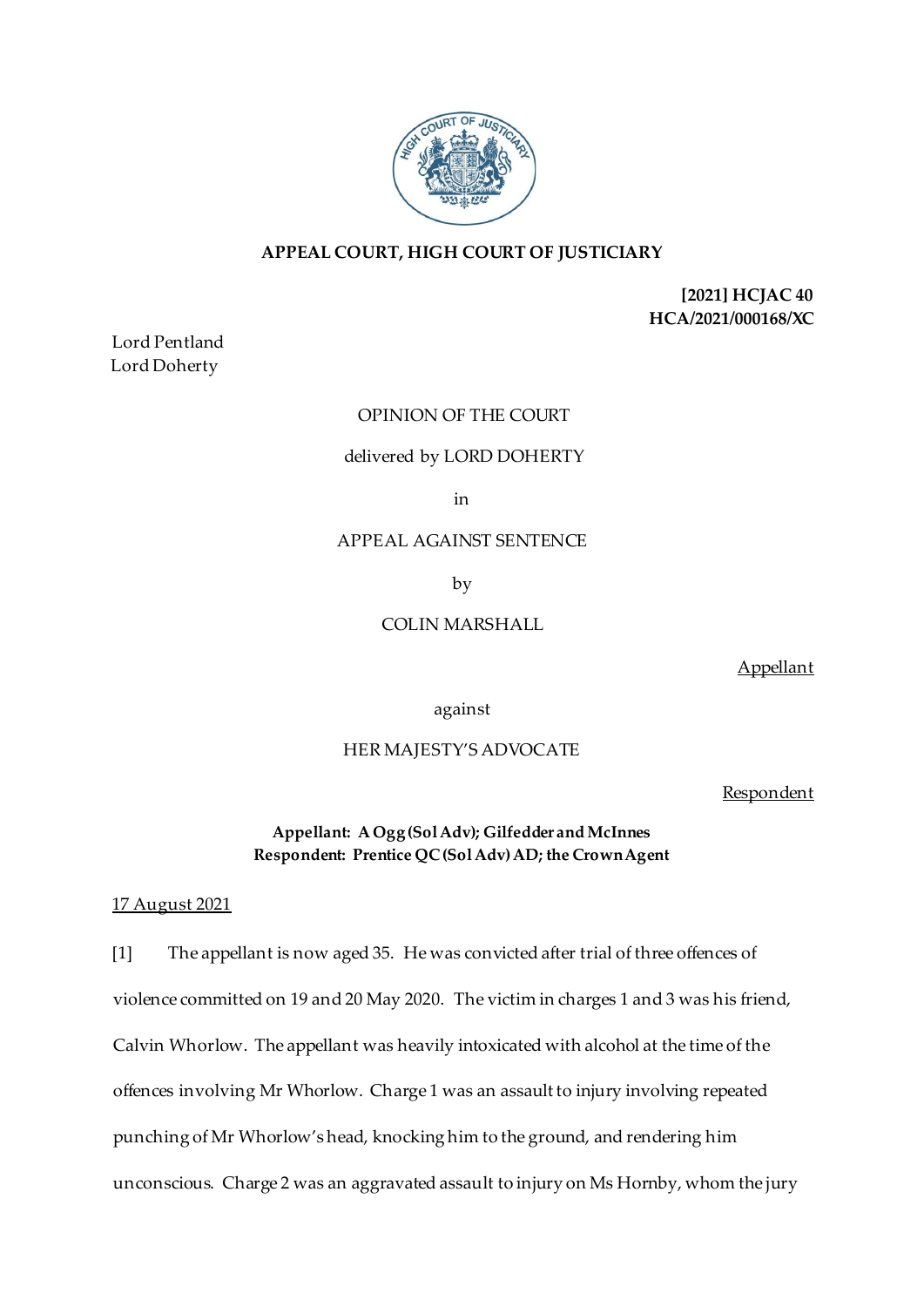found was the appellant's partner at the time, by punching her to the head and body, and pushing her causing her to fall down stairs. By far the most serious offence was charge 3, the attempted murder of Mr Whorlow. That assault involved repeatedly punching Mr Whorlow's head and body and stabbing him in the neck with a knife, all to his severe injury, permanent disfigurement, and to the danger of his life. After the attack Mr Whorlow was left unattended, unconscious and bleeding, in the common close outside the appellant's flat. It was only by good fortune that he was discovered by police officers soon after and an ambulance was summoned. The penetrative injury to Mr Whorlow's neck was in an area carrying major blood vessels and it was fortuitous that no major vessel was cut. Had one been cut it is more likely than not that Mr Whorlow would have bled to death. In fact, the actual injury sustained to his neck would not have resulted in death through bleeding even if medical attention had not been obtained when it had been. The laceration was 2.5cm in width and of uncertain depth. It did not require suturing and it was closed by using a steristrip.

[2] The appellant has 34 previous convictions (between 2002 and 2020) encompassing 80 offences. Ten of those offences were for assault, of which one was for assault to severe injury, one was for assault to injury and robbery, and several were for assault to injury and assault causing actual bodily harm. He has committed two domestically aggravated offences. He has convictions for abduction, and for culpable and reckless fire-raising, and he has numerous convictions for assaulting or impeding the police. He has had many custodial sentences, the lengthiest of which was 18 months. His longest sentences for crimes involving violence were 15 months for assault to injury and robbery, 9 months for assault to severe injury, and 182 days for assault. He has also been convicted of several serious breaches of

2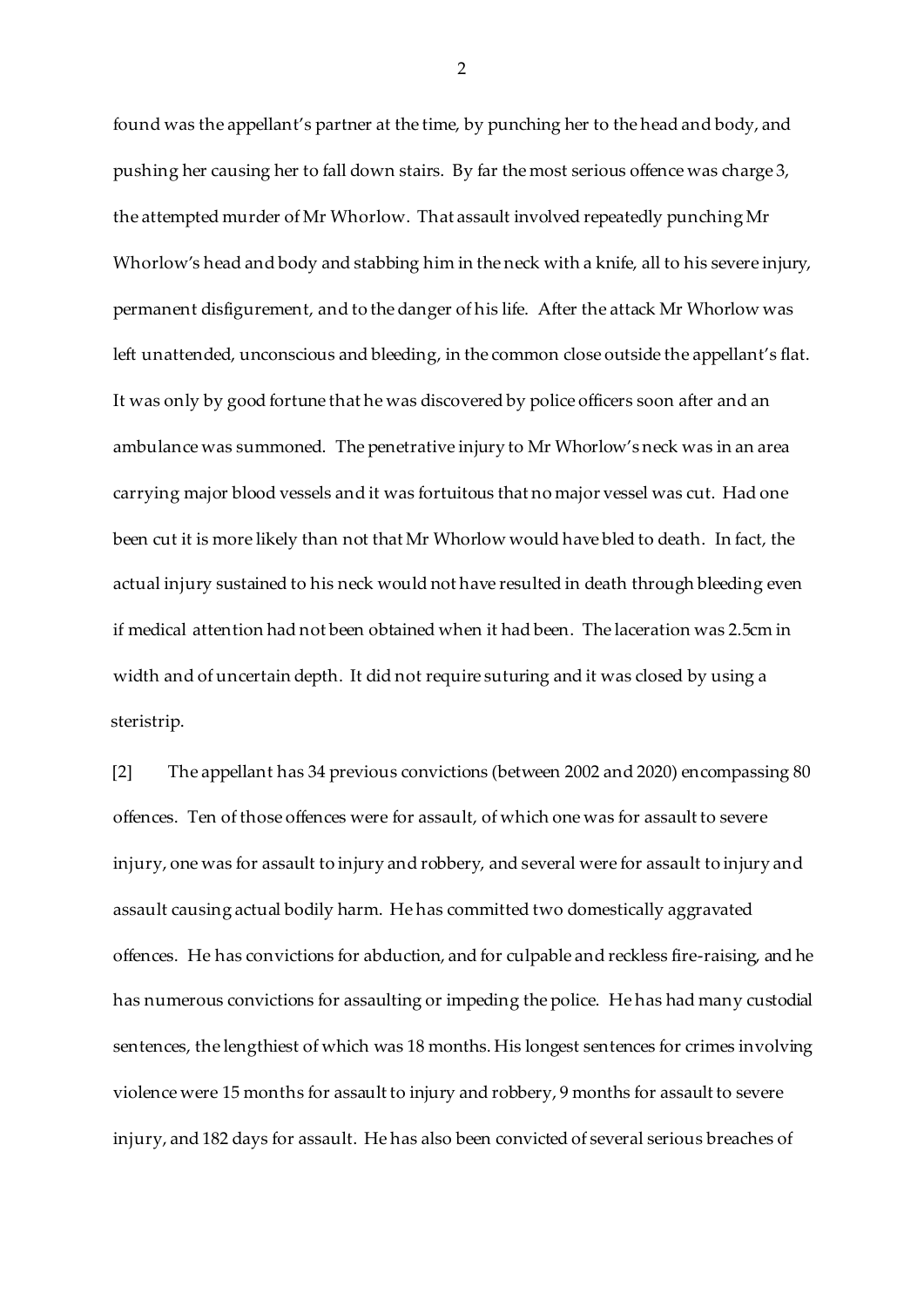the peace, some of them aggravated, for which he has received custodial sentences of up to 12 months' imprisonment.

[3] The Criminal Justice Social Work Report ("the CJSWR") assessed the appellant as having a very high risk of reoffending. Numerous risk factors were identified. There were no protective factors.

[4] It is not in dispute that the trial judge was right to conclude that an extended sentence was necessary. He imposed a *cumulo* extended sentence of 18 years, with a custodial part of 12 years and an extension period of 6 years. The factors which influenced him most were the gravity of the attempted murder conviction, the appellant's record and the high risk of further offending, and the need to protect the public.

[5] Ms Ogg submits that the sentence is excessive, for three reasons. First, while the assault with the knife created a potential danger to life, in fact the neck injury sustained was not life-threatening and had been relatively minor. The sentence imposed was more appropriate to cases where the injury inflicted had in fact endangered life. Second, while the appellant has a lengthy record of previous convictions none of them had been in the High Court. None was for crimes of violence of anything like the gravity of the attempted murder conviction, and none of them had resulted in a sentence of more than 18 months imprisonment. The sentence imposed here had been too great a leap from the previous sentences. Third, the CJSWR suggested that the appellant was not predatory and that he did not seek out opportunities to use violence. Rather, in large part his violence was a disproportionate response to personal difficulties when under the influence of alcohol. The report also suggested that the appellant had some insight into the causes of his offending and that he was motivated to try and change. He was aware that unless he changed he ran

3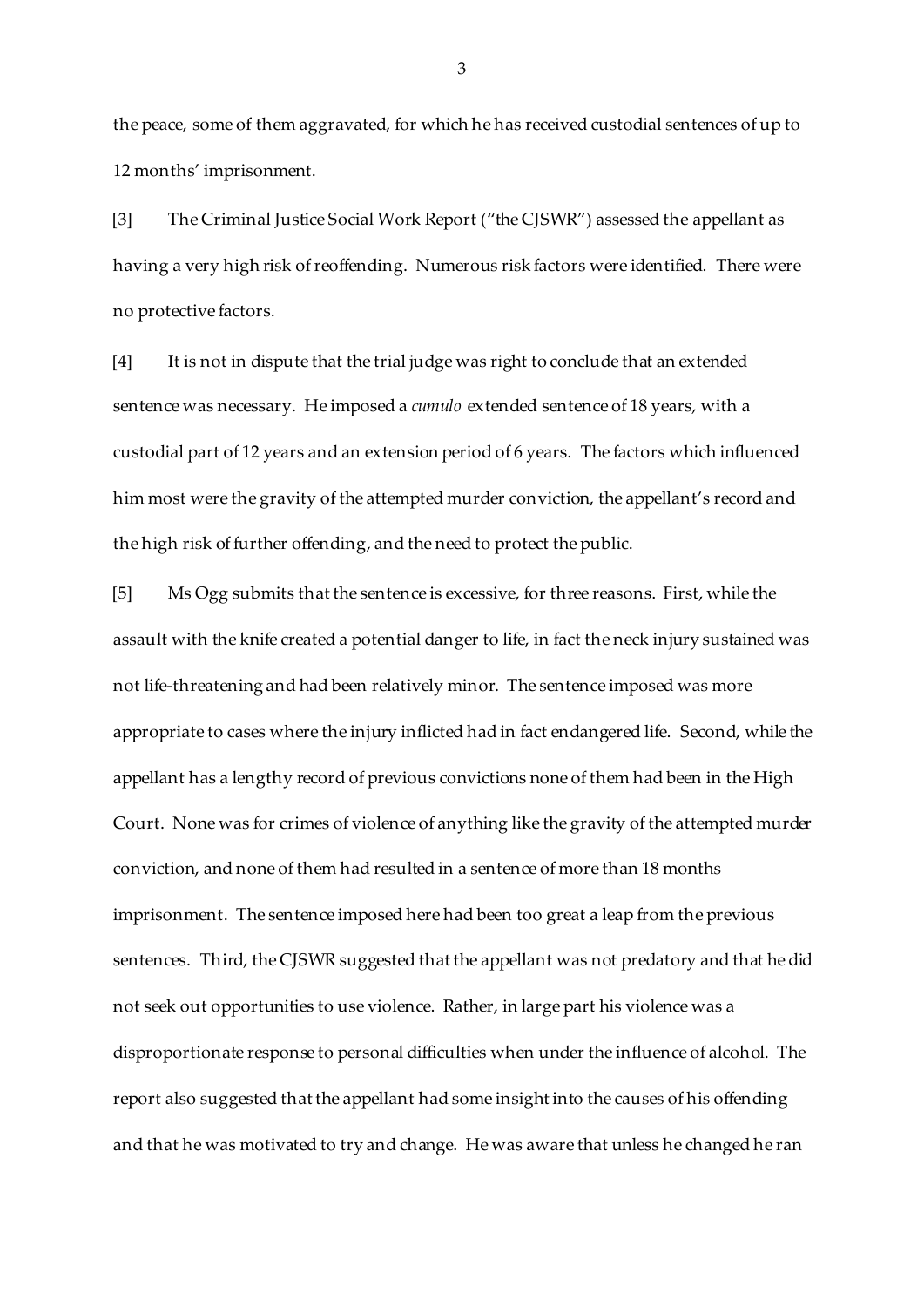the risk that he might kill someone in the future. He had behaved well in prison where he worked in a trusted position. A lesser sentence would achieve the purposes of punishment and rehabilitation.

[6] We emphasise that any attack on the neck with a knife requires to be viewed very seriously indeed. The attack here was wickedly reckless and the jury concluded that it was of a murderous nature. However, we accept that, fortunately, the laceration's consequences appear to have been relatively minor. We also accept that although the appellant has a lengthy record the attempted murder offence is very much graver than any crime of which he has previously been convicted. We recognise too that the author of the CJSWR saw at least some indications that the appellant may have some insight into his offending and that he may be amenable to working towards reducing the very high risk which he currently represents. That would be likely to involve acceptance that he abstains from alcohol, and probably also acceptance of the need for work to address personality traits which may be directly related to his impulsivity and violence. If there is to be progress it is likely to be very gradual (and the appellant's continued denial of responsibility for the charge 2 and charge 3 offences may prove to be an impediment to moving forward).

[7] Section 210A(2) of the Criminal procedure (Scotland) Act 1995 makes clear that an extended sentence is a sentence of imprisonment which is the aggregate of its two parts. It is important to view the extended sentence as a whole, comprising a custodial part followed by the extension period. We are in no doubt that the gravity of the offence of attempted murder, the appellant's record, and the risk of further offending all point to the need for a substantial extended sentence. However, we are satisfied that when due account is taken of the other factors which we have outlined it is evident that the totality of the extended

4